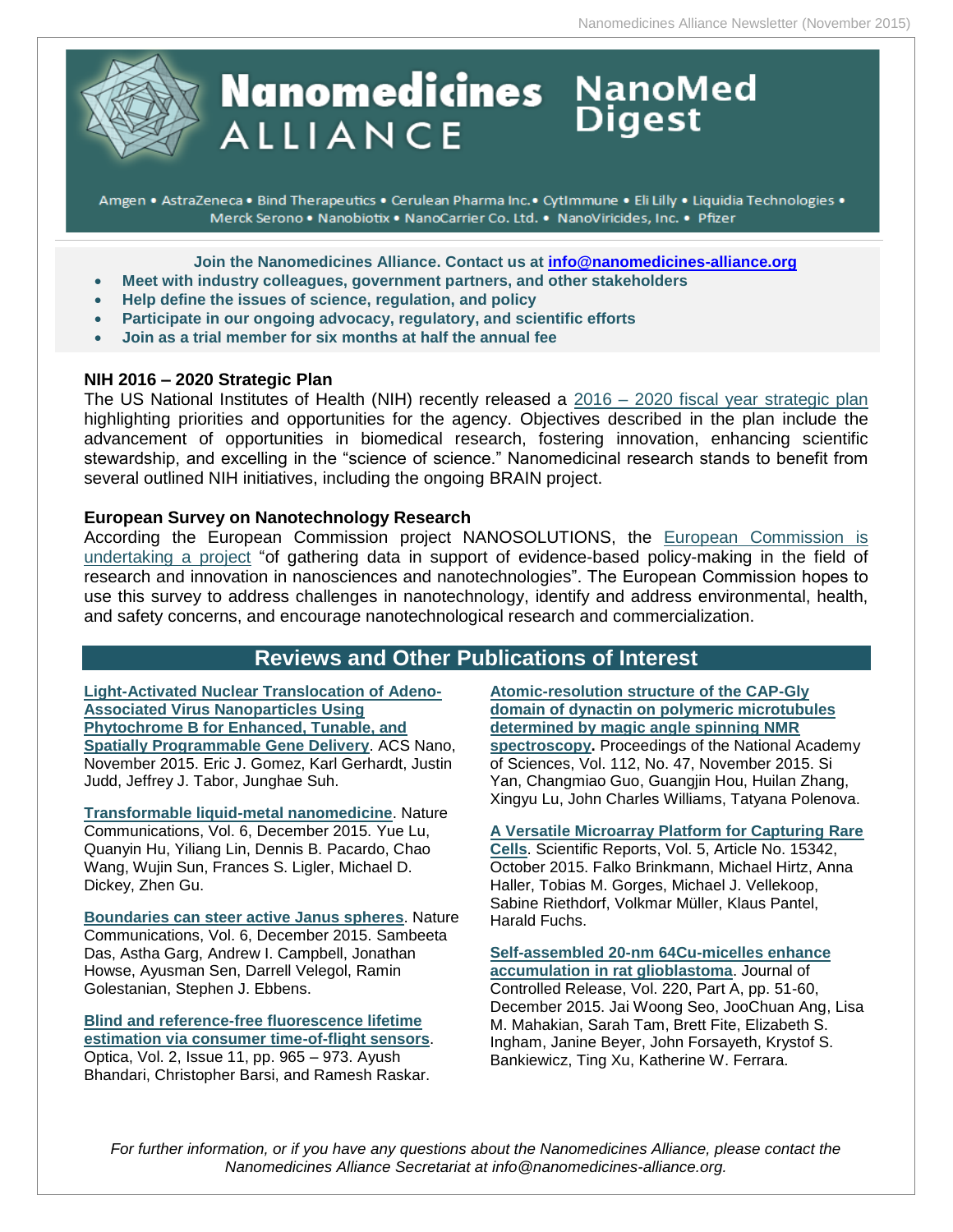# *Nanomedicines Alliance Newsletter* **November 2015**

# **[Recovery of Drug Delivery Nanoparticles from](http://onlinelibrary.wiley.com/doi/10.1002/smll.201500892/abstract)**

**Human Plasma [Using an Electrokinetic Platform](http://onlinelibrary.wiley.com/doi/10.1002/smll.201500892/abstract)  [Technology](http://onlinelibrary.wiley.com/doi/10.1002/smll.201500892/abstract)**. Small, Vol. 11, Issue 38, pp. 5088 – 5096, October 2015. Stuart Ibsen, Avery Sonnenberg, Carolyn Schutt, Rajesh Mukthavaram, Yasan Yeh, Inanc Ortac, Sareh Manouchehri, Santosh Kesari, Sadik Esener, Michael Heller.

**[Label-Free Nanoplasmonic-Based Short](http://pubs.acs.org/doi/10.1021/acsnano.5b04527)  [Noncoding RNA Sensing at Attomolar](http://pubs.acs.org/doi/10.1021/acsnano.5b04527)  [Concentrations Allows for Quantitative and Highly](http://pubs.acs.org/doi/10.1021/acsnano.5b04527)  [Specific Assay of MicroRNA-10b in Biological](http://pubs.acs.org/doi/10.1021/acsnano.5b04527)  [Fluids and Circulating Exosomes](http://pubs.acs.org/doi/10.1021/acsnano.5b04527)**. ACS Nano, Vol. 9, Issue 11, pp. 11075 – 11089, October 2015. Gayatri K. Joshi, Samantha Deitz-McElyea, Thakshila Liyanage, Katie Lawrence, Sonali Mali, Rajesh Sardar, Murray Korc.

#### **[Towards detection and diagnosis of Ebola virus](http://www.sciencedirect.com/science/article/pii/S0956566315303651)  [disease at point-of-care](http://www.sciencedirect.com/science/article/pii/S0956566315303651)**. Biosensors and

Bioelectronics, Vol. 75, pp. 254 – 272, January 2016. Ajeet Kaushik, Sneham Tiwari, Rahul Dev Jayant, Aileen Marty, Madhavan Nair.

# **[Direct visualization of dispersed lipid bicontinuous](http://www.nature.com/ncomms/2015/151117/ncomms9915/full/ncomms9915.html)**

**[cubic phases by cryo-electron tomography](http://www.nature.com/ncomms/2015/151117/ncomms9915/full/ncomms9915.html)**. Nature Communications, Vol. 6, Article No. 8915, November 2015. Davide Demurtas, Paul Guichard, Isabelle Martiel, Raffaele Mezzenga, Cécile Hébert, Laurent Sagalowicz.

#### **[Modulatory Role of Surface Coating of](http://pubs.acs.org/doi/10.1021/acsnano.5b05061)  [Superparamagnetic Iron Oxide Nanoworms in](http://pubs.acs.org/doi/10.1021/acsnano.5b05061)  [Complement Opsonization and Leukocyte Uptake](http://pubs.acs.org/doi/10.1021/acsnano.5b05061)**.

ACS Nano, Vol. 9, Issue 11, pp. 10758 - 10768, October 2015. Swetha Inturi, Guankui Wang, Fangfang Chen, Nirmal K. Banda, V. Michael Holers, LinPing Wu, Seyed Moein Moghimi, Dmitri Simberg.

**[Mesoporous Silica Nanoparticles with pH-](http://pubs.acs.org/doi/10.1021/acsnano.5b04306)[Sensitive Nanovalves for Delivery of Moxifloxacin](http://pubs.acs.org/doi/10.1021/acsnano.5b04306)  [Provide Improved Treatment of Lethal Pneumonic](http://pubs.acs.org/doi/10.1021/acsnano.5b04306)  [Tularemia](http://pubs.acs.org/doi/10.1021/acsnano.5b04306)**. ACS Nano, Vol. 9, Issue 11, pp. 10778 -

10789, October 2015. Zilu Li, Daniel L. Clemens, Bai-Yu Lee, Barbara Jane Dillon, Marcus A. Horwitz, Jeffrey I. Zink.

# **Conferences and Workshops**

#### **[Kuwait International Nanotechnology](http://www.nanotechkw.com/#home)**

# **[Conference,](http://www.nanotechkw.com/#home) 9-11 February 2016, Kuwait**

Drug delivery Therapy techniques Cell repair Regenerative medicine

#### **[NanoEngineering for Medicine and Biology](https://www.asme.org/events/nemb.aspx)**

**[Conference,](https://www.asme.org/events/nemb.aspx) 21 – 24 February 2016, Houston, TX** NanoImaging Nanoparticle-based delivery Nano and Microfluidics

#### **[10th World Meeting on Pharmaceutics,](http://www.worldmeeting.org/home/)  [Biopharmaceutics, and Pharmaceutical](http://www.worldmeeting.org/home/)**

# **[Technology,](http://www.worldmeeting.org/home/) 4 – 7 April 2016, Glasgow, United Kingdom**

2D and 3D printing in drug delivery **Nanoparticles** Cellular drug transport

#### **[Bionanomaterials Conference,](http://www.zingconferences.com/conferences/6th-zing-bionanomaterials-conference/) 8 – 11 May 2016,**

**Varna Bulgaria Synthesis Characterization Toxicity Therapeutics** 

#### **[Nano in Bio 2016,](http://nanoinbio2016.sciencesconf.org/) 31 May – 5 June 2016, Le Gosier, French West Indies**

 Biosensors & nanobioelectronics Bio-inspired materials & drug delivery Nanobiomechanics & nanomedicine Tissue engineering & regenerative medicine Nanotechnologies & biomedical applications

#### **[International Conference on Nanosciences &](http://www.nanotexnology.com/index.php/about-nn16/80-nn-category/130-workshop-3)**

**[Nanotechnologies,](http://www.nanotexnology.com/index.php/about-nn16/80-nn-category/130-workshop-3) 5-8 July 2016, Thessaloniki, Greece**

Biological systems Self-assembly and self-organization Cell/nanomaterial interactions

# **Reference Section**

#### **Nano Organizations**

[National Center for Toxicological Research](http://www.fda.gov/AboutFDA/CentersOffices/NCTR/default.htm) (NCTR) [National Nanotechnology Initiative](http://www.nano.gov/) (NNI) [Nano Science and Technology Consortium](http://www.nstc.in/) (NSTC) [Nano Science and Technology Institute](http://www.nsti.org/) (NSTI)

The [Nanotechnology Institute](http://nanotechinstitute.org/) (NTI)

*For further information, or if you have any questions about the Nanomedicines Alliance, please contact the Nanomedicines Alliance Secretariat at info@nanomedicines-alliance.org.*